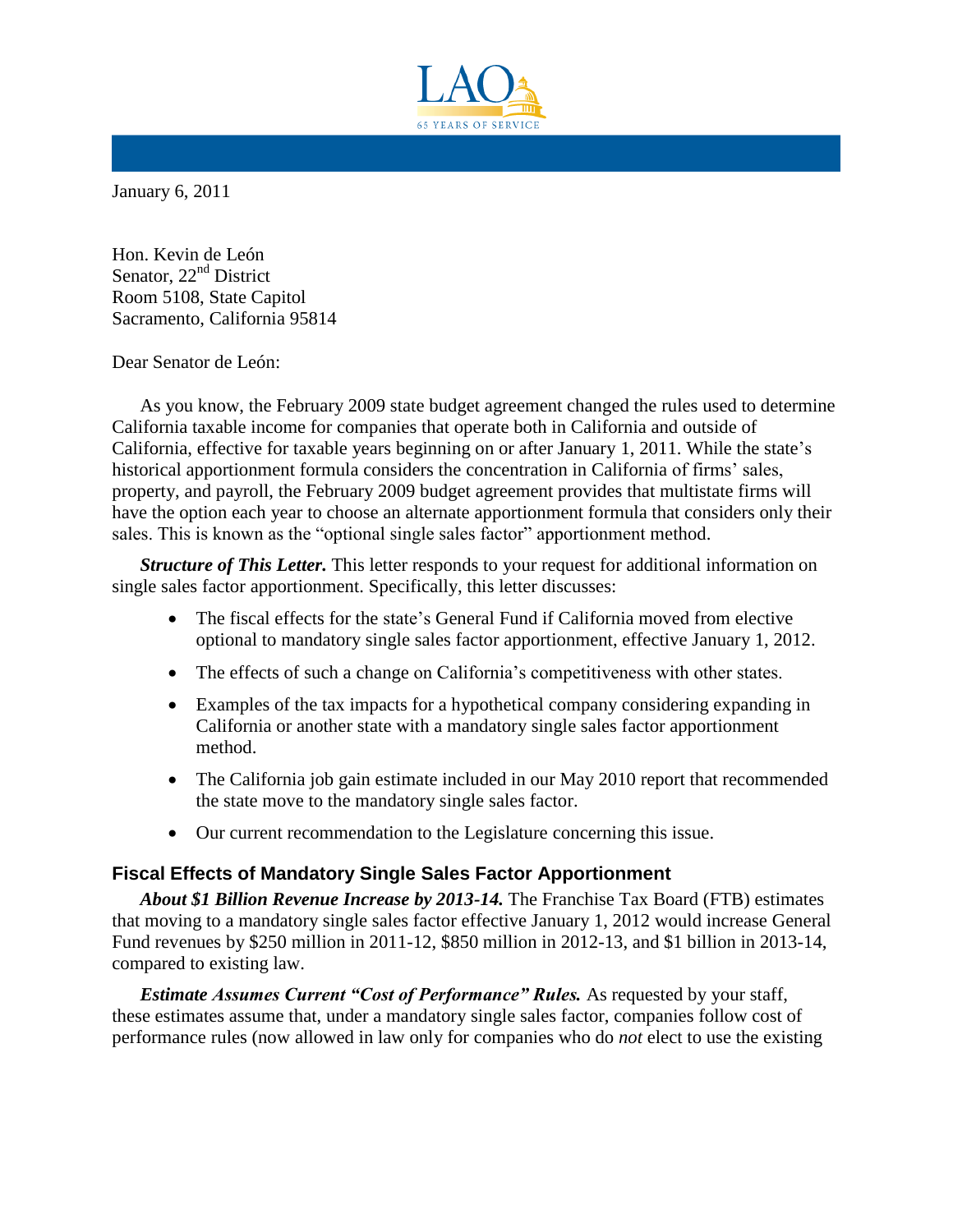optional single sales factor). These rules allow a company to attribute *no* revenues from sales of other than tangible personal property to California in sales factor calculations if a plurality of the costs associated with these products or services were incurred in another state. For example, a company that performs a service, such as software testing, for a client based in California may spend \$300,000 in California and \$310,000 in Oregon in performing that service. For the purposes of determining the company's California taxes, none of this company's revenues from the California client count in tax apportionment calculations because a plurality of the costs of performing the service occurred outside of California.

Revenue estimates would be higher if, as an alternative, the current cost of performance rules were *not assumed* in the mandatory single sales factor fiscal estimate. If the cost of performance rules were eliminated from the estimate, FTB reports that the annual General Fund revenue increase for mandatory single sales effective in 2012 would increase somewhat. In this alternative scenario, FTB estimates a total General Fund revenue increase of \$300 million in 2011-12, \$1 billion in 2012-13, and \$1.1 billion in 2013-14, compared to existing law. In this alternate scenario, the companies currently under cost of performance would attribute some intangible sales to California to the extent related products or services were received, used, or located here.

### **Effects of Mandatory Single Sales on Competitiveness**

As we discussed in our May 2010 report, *Reconsidering the Optional Single Sales Factor*, there is a case to be made that the single sales factor formula promotes job growth to some extent and puts California producers on a more level playing field with producers based in other states. Broadly speaking, a switch to a mandatory single sales factor would tend to increase taxes for companies that have lower property and payroll factors than their sales factor. In other words, these companies have a greater share of their national sales in California than the California share of their national property and payroll. These are often companies that use property and labor to produce goods in other states and import them into California for sale. Companies, therefore, that make products in other states and ship them here for sale would tend to pay more taxes under mandatory single sales. While it is very difficult or impossible to project the precise overall effect of switching from optional to mandatory single sales for the state's economy, it is clear that different companies would be affected differently depending on their circumstances. We discuss some examples below.

*Mandatory Single Sales Could Hurt Companies When They Lose Money.* Mandatory single sales would hurt California-based companies, among others, in years when they lose money. (For purposes of this analysis, we consider California-based companies to be those with substantially higher concentrations of property and payroll in California relative to the concentration of their sales here.) This is because, under mandatory single sales, these companies would be unable to switch back to the double-weighted sales factor in the existing apportionment in order to claim more losses and, therefore, would have fewer losses to deduct against future profits. This would tend to increase these companies' state taxes over a typical business cycle.

*Mandatory Single Sales Would Help Companies in Other Cases.* While California-based companies would be able to deduct fewer losses under mandatory single sales, these companies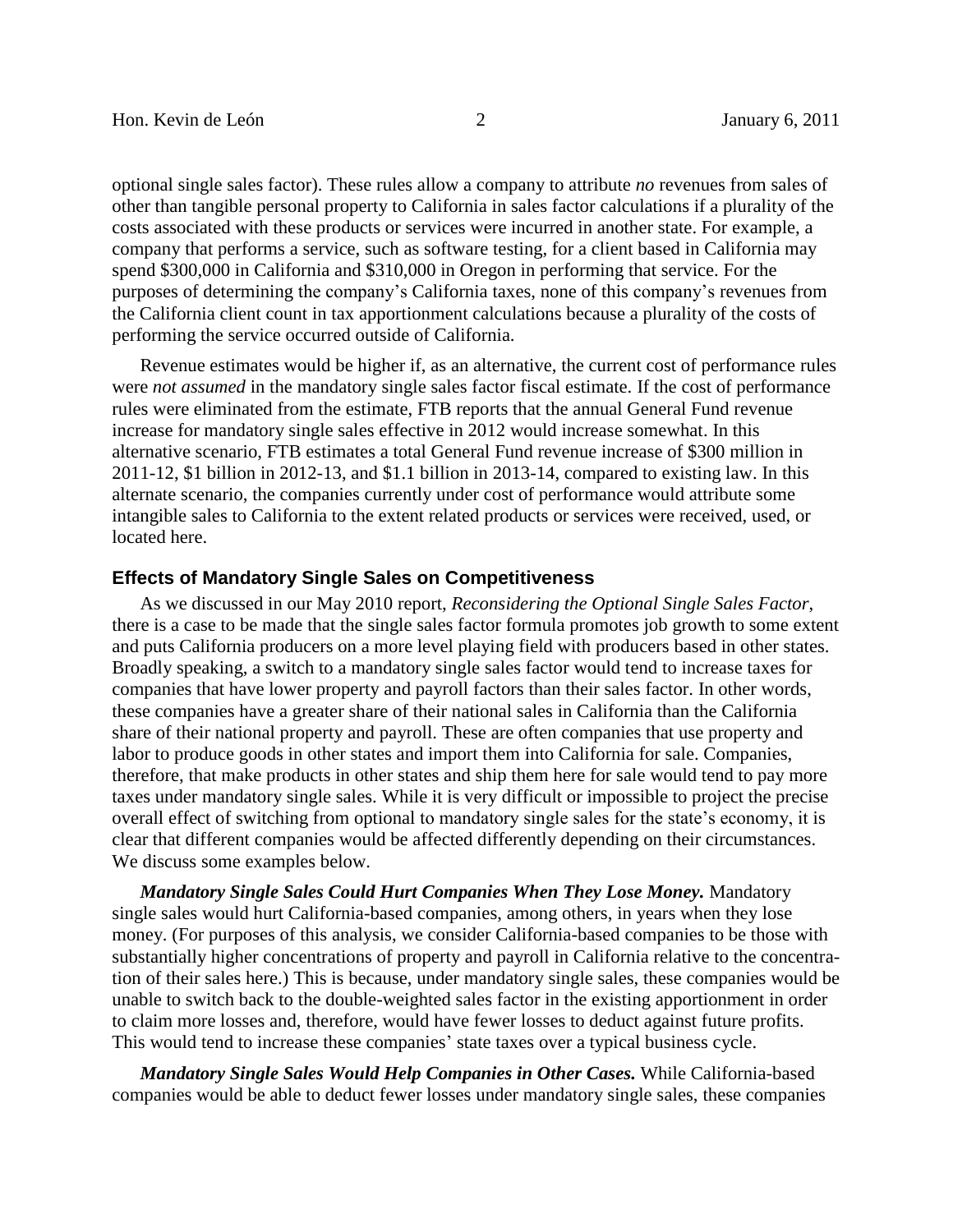would benefit to the extent that they compete mostly with out-of-state companies who also have nexus in California and whose state taxes will rise proportionately more.

### **Examples of Corporate Expansion Under Elective and Mandatory Single Sales**

You asked us to describe scenarios for a hypothetical California company considering expansion either in California or another state. Consistent with your request, the examples below assume that the hypothetical company operates in two states—Oregon (which has a mandatory single sales factor apportionment method) and California—and expands by doubling its property and payroll. The company's sales and pretax profits are held constant, but varying them would not affect the relative tax burden in the two states as long as sales increased proportionately in both states. Initially, as shown in Figure 1, the company has 90 percent of its property and payroll and 75 percent of its sales in California. As such, with a lower sales factor than property and payroll factors, this particular company elects to use the optional single sales factor apportionment method available to companies under existing California law beginning in 2011. (Note that companies with different characteristics would experience different expansion incentives than this hypothetical company. This discussion also does not consider all of the various factors, such as credits and deductions and non-tax factors, that affect companies' expansion decisions.)

| <b>Figure</b> 1                                                    |                            |                                                             |                             |                                                       |                                                     |                                                      |                             |                                                       |  |  |  |
|--------------------------------------------------------------------|----------------------------|-------------------------------------------------------------|-----------------------------|-------------------------------------------------------|-----------------------------------------------------|------------------------------------------------------|-----------------------------|-------------------------------------------------------|--|--|--|
| <b>Hypothetical California Firm With Some Operations in Oregon</b> |                            |                                                             |                             |                                                       |                                                     |                                                      |                             |                                                       |  |  |  |
| (Dollars in Millions)                                              |                            |                                                             |                             |                                                       |                                                     |                                                      |                             |                                                       |  |  |  |
| California<br>Oregon                                               |                            |                                                             |                             |                                                       |                                                     |                                                      |                             |                                                       |  |  |  |
|                                                                    |                            | <b>Existing Optional Single Sales Apportionment Formula</b> |                             |                                                       | <b>Mandatory Single Sales Apportionment Formula</b> |                                                      |                             |                                                       |  |  |  |
|                                                                    | Amount<br>In State         | <b>State's Share</b><br><b>Of National</b><br>Amount        | Weight<br>In Tax<br>Formula | <b>Share Times</b><br><b>Weight in Tax</b><br>Formula | Amount<br>In State                                  | <b>State's Share</b><br><b>Of National</b><br>Amount | Weight<br>In Tax<br>Formula | <b>Share Times</b><br><b>Weight in Tax</b><br>Formula |  |  |  |
| Sales                                                              | \$150                      | 75%                                                         | 100%                        | 75%                                                   | \$50                                                | 25%                                                  | 100%                        | 25%                                                   |  |  |  |
| Payroll                                                            | 180                        | 90                                                          |                             |                                                       | 20                                                  | 10                                                   |                             |                                                       |  |  |  |
| Property                                                           | 900                        | 90                                                          |                             |                                                       | 100                                                 | 10                                                   |                             |                                                       |  |  |  |
|                                                                    |                            | California apportionment ratio                              |                             | 75%                                                   | Oregon apportionment ratio                          |                                                      |                             | 25%                                                   |  |  |  |
|                                                                    |                            | x Total national profits                                    |                             | \$200                                                 | x Total national profits                            |                                                      |                             | \$200                                                 |  |  |  |
|                                                                    | California taxable profits |                                                             |                             | \$150                                                 | Oregon taxable profits                              |                                                      |                             | \$50                                                  |  |  |  |
|                                                                    |                            | x California corporate tax rate                             |                             | 8.84%                                                 | x Oregon corporate tax rate                         |                                                      |                             | 7.90%                                                 |  |  |  |
|                                                                    |                            | <b>California Tax Payment</b>                               |                             | \$13                                                  |                                                     | <b>Oregon Tax Payment</b>                            |                             | \$4                                                   |  |  |  |

*Mandatory Single Sales: No Tax Change if Company Expands in California.* We then assume that the company expands its operations in California, doubling its payroll and property commitments. Assuming that California changes to a mandatory single sales factor, the hypothetical company would see no effect on its tax bill, as shown in Figure 2. The company's tax payment in each state remains the same as they were in Figure 1. This is because of the assumption that sales are held constant.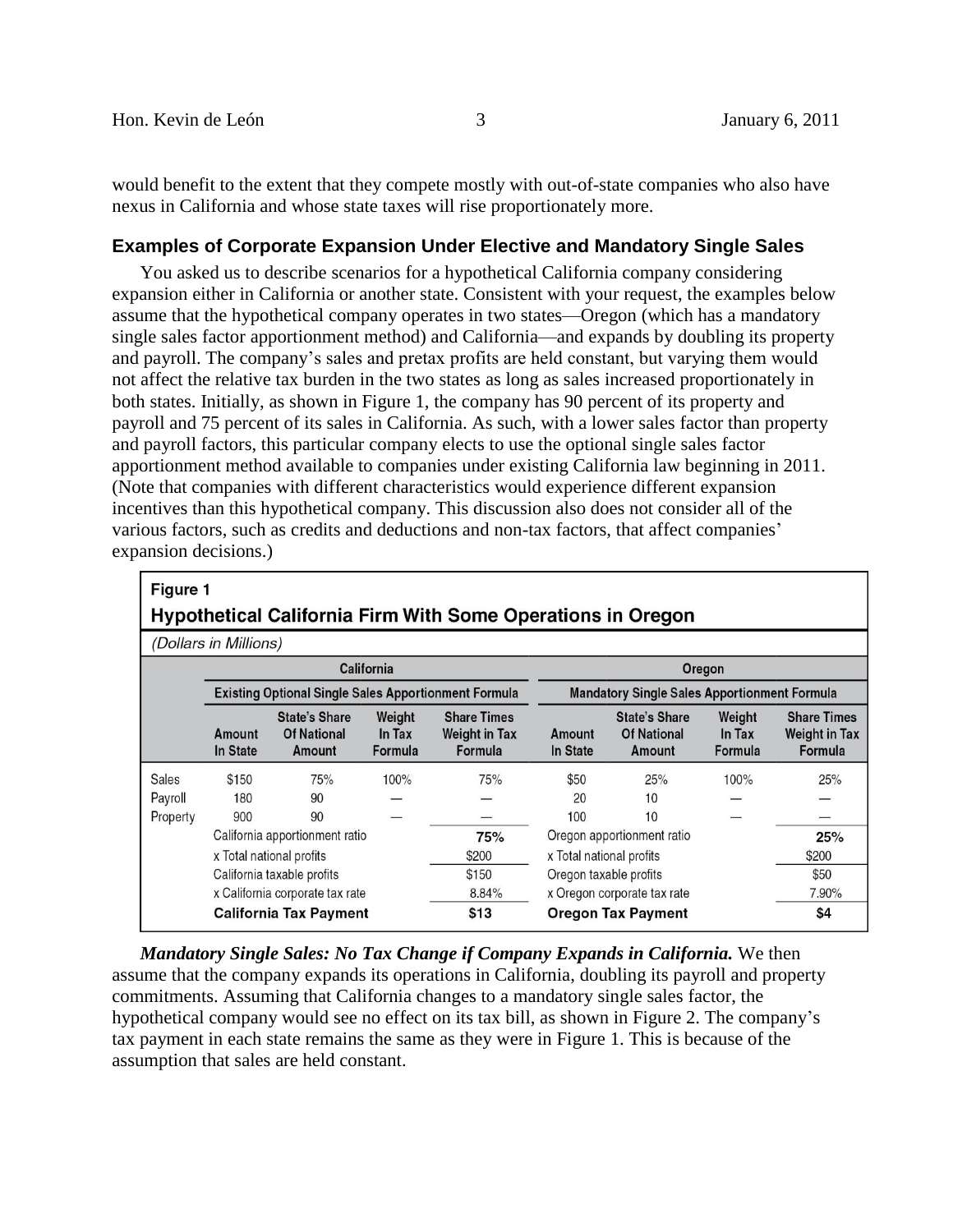## Figure 2 Mandatory Single Sales: No California Tax Impact if Hypothetical **Company Expands Here**

(Dollars in Millions)

|          | California<br><b>Mandatory Single Sales Apportionment Formula</b> |                                                      |                             |                                                       | Oregon                                                                            |                                                      |                             |                                                       |  |  |
|----------|-------------------------------------------------------------------|------------------------------------------------------|-----------------------------|-------------------------------------------------------|-----------------------------------------------------------------------------------|------------------------------------------------------|-----------------------------|-------------------------------------------------------|--|--|
|          |                                                                   |                                                      |                             |                                                       | <b>Mandatory Single Sales Apportionment Formula</b>                               |                                                      |                             |                                                       |  |  |
|          | Amount<br>In State                                                | <b>State's Share</b><br><b>Of National</b><br>Amount | Weight<br>In Tax<br>Formula | <b>Share Times</b><br><b>Weight in Tax</b><br>Formula | Amount<br>In State                                                                | <b>State's Share</b><br><b>Of National</b><br>Amount | Weight<br>In Tax<br>Formula | <b>Share Times</b><br><b>Weight in Tax</b><br>Formula |  |  |
| Sales    | \$150                                                             | 75%                                                  | 100%                        | 75%                                                   | \$50                                                                              | 25%                                                  | 100%                        | 25%                                                   |  |  |
| Payroll  | 380                                                               | 95                                                   |                             |                                                       | 20                                                                                | 5                                                    |                             |                                                       |  |  |
| Property | 1.900                                                             | 95                                                   |                             |                                                       | 100                                                                               | 5                                                    |                             |                                                       |  |  |
|          | California apportionment ratio                                    |                                                      |                             | 75%                                                   | Oregon apportionment ratio                                                        |                                                      |                             | 25%                                                   |  |  |
|          |                                                                   | x Total national profits                             |                             | \$200                                                 | x Total national profits<br>Oregon taxable profits<br>x Oregon corporate tax rate |                                                      |                             | \$200                                                 |  |  |
|          |                                                                   | California taxable profits                           |                             | \$150                                                 |                                                                                   |                                                      |                             | \$50                                                  |  |  |
|          |                                                                   | x California corporate tax rate                      |                             | 8.84%                                                 |                                                                                   |                                                      |                             | 7.90%                                                 |  |  |
|          |                                                                   | <b>California Tax Payment</b>                        |                             | \$13                                                  |                                                                                   | <b>Oregon Tax Payment</b>                            |                             | \$4                                                   |  |  |

*Mandatory Single Sales: No Tax Change if Company Expands in Oregon.* Similarly, as shown in Figure 3, if the company expanded into Oregon its tax bills in the two states would not change. The tax payments in both states would remain the same as they were in Figure 1.

# Figure 3 Mandatory Single Sales: No Tax Impact if Hypothetical Company **Expands in Oregon Either**

| (Dollars in Millions) |                                                                                           |                                                      |                             |                                                       |                                                     |                                                      |                             |                                                       |  |  |
|-----------------------|-------------------------------------------------------------------------------------------|------------------------------------------------------|-----------------------------|-------------------------------------------------------|-----------------------------------------------------|------------------------------------------------------|-----------------------------|-------------------------------------------------------|--|--|
|                       |                                                                                           |                                                      | California                  |                                                       | Oregon                                              |                                                      |                             |                                                       |  |  |
|                       | <b>Mandatory Single Sales Apportionment Formula</b>                                       |                                                      |                             |                                                       | <b>Mandatory Single Sales Apportionment Formula</b> |                                                      |                             |                                                       |  |  |
|                       | Amount<br>In State                                                                        | <b>State's Share</b><br><b>Of National</b><br>Amount | Weight<br>In Tax<br>Formula | <b>Share Times</b><br><b>Weight in Tax</b><br>Formula | Amount<br>In State                                  | <b>State's Share</b><br><b>Of National</b><br>Amount | Weight<br>In Tax<br>Formula | <b>Share Times</b><br><b>Weight in Tax</b><br>Formula |  |  |
| Sales                 | \$150                                                                                     | 75%                                                  | 100%                        | 75%                                                   | \$50                                                | 25%                                                  | 100%                        | 25%                                                   |  |  |
| Payroll               | 180                                                                                       | 45                                                   |                             |                                                       | 220                                                 | 55                                                   |                             |                                                       |  |  |
| Property              | 900                                                                                       | 45                                                   |                             |                                                       | 1.100                                               | 55                                                   |                             |                                                       |  |  |
|                       | California apportionment ratio                                                            |                                                      |                             | 75%                                                   | Oregon apportionment ratio                          |                                                      |                             | 25%                                                   |  |  |
|                       | x Total national profits<br>California taxable profits<br>x California corporate tax rate |                                                      |                             | \$200                                                 |                                                     | x Total national profits<br>Oregon taxable profits   |                             |                                                       |  |  |
|                       |                                                                                           |                                                      |                             | \$150                                                 |                                                     |                                                      |                             |                                                       |  |  |
|                       |                                                                                           |                                                      |                             | 8.84%                                                 | x Oregon corporate tax rate                         |                                                      |                             | 7.90%                                                 |  |  |
|                       |                                                                                           | <b>California Tax Payment</b>                        |                             | \$13                                                  |                                                     | <b>Oregon Tax Payment</b>                            |                             | \$4                                                   |  |  |

*Optional Single Sales: No Tax Change if Company Expands in California.* Now assume that California continues to use an optional single sales factor. As shown in Figure 4, if the hypothetical company expands in California, it would continue to elect to use the single sales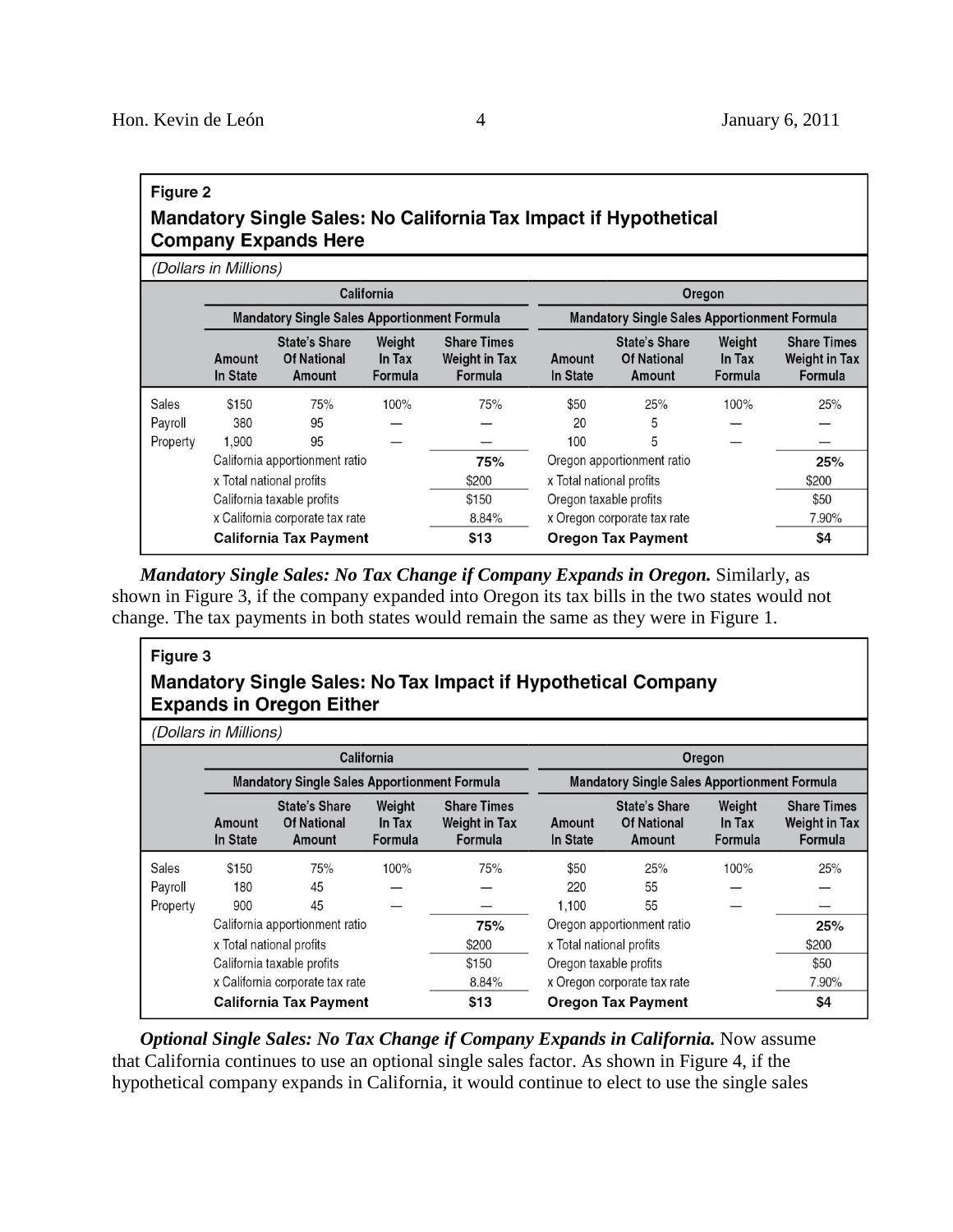factor (because its sales factor for California would be less than its property and payroll factors), and as such its tax bill would not change.

| Figure 4                                                               |                          |                                                             |                             |                                                       |                            |                                                      |                             |                                                       |  |  |
|------------------------------------------------------------------------|--------------------------|-------------------------------------------------------------|-----------------------------|-------------------------------------------------------|----------------------------|------------------------------------------------------|-----------------------------|-------------------------------------------------------|--|--|
| <b>Optional Single Sales: No Tax Impact for a California Expansion</b> |                          |                                                             |                             |                                                       |                            |                                                      |                             |                                                       |  |  |
| (Dollars in Millions)                                                  |                          |                                                             |                             |                                                       |                            |                                                      |                             |                                                       |  |  |
|                                                                        |                          |                                                             | California                  |                                                       |                            |                                                      | Oregon                      |                                                       |  |  |
|                                                                        |                          | <b>Existing Optional Single Sales Apportionment Formula</b> |                             |                                                       |                            | <b>Mandatory Single Sales Apportionment Formula</b>  |                             |                                                       |  |  |
|                                                                        | Amount<br>In State       | <b>State's Share</b><br><b>Of National</b><br>Amount        | Weight<br>In Tax<br>Formula | <b>Share Times</b><br><b>Weight in Tax</b><br>Formula | Amount<br>In State         | <b>State's Share</b><br><b>Of National</b><br>Amount | Weight<br>In Tax<br>Formula | <b>Share Times</b><br><b>Weight in Tax</b><br>Formula |  |  |
| <b>Sales</b>                                                           | \$150                    | 75%                                                         | 100%                        | 75%                                                   | \$50                       | 25%                                                  | 100%                        | 25%                                                   |  |  |
| Payroll                                                                | 380                      | 95                                                          |                             |                                                       | 20                         | 5                                                    |                             |                                                       |  |  |
| Property                                                               | 1.900                    | 95                                                          |                             |                                                       | 100                        | 5                                                    |                             |                                                       |  |  |
|                                                                        |                          | California apportionment ratio                              |                             | 75%                                                   | Oregon apportionment ratio |                                                      |                             | 25%                                                   |  |  |
|                                                                        | x Total national profits |                                                             | \$200                       | x Total national profits                              |                            |                                                      | \$200                       |                                                       |  |  |
|                                                                        |                          | California taxable profits                                  |                             | \$150                                                 |                            | Oregon taxable profits                               |                             | \$50                                                  |  |  |
|                                                                        |                          | x California corporate tax rate                             |                             | 8.84%                                                 |                            | x Oregon corporate tax rate                          |                             | 7.90%                                                 |  |  |
|                                                                        |                          | <b>California Tax Payment</b>                               |                             | \$13                                                  |                            | <b>Oregon Tax Payment</b>                            |                             | \$4                                                   |  |  |

*Optional Single Sales: Lower California Taxes if Company Expands in Oregon.* By contrast, if the company expands in Oregon, its sales factor in California would then be higher than its property and payroll factors (see Figure 5). It presumably would then *not* elect to use California's optional single sales factor. As a result, the company's California tax bill would fall—from \$13 million in the prior figures to \$11 million in Figure 5—as a result of the Oregon expansion.

| Figure 5<br>Optional Single Sales: Less California Taxes if Company Expands in Oregon |                                |                                                             |                             |                                                       |                             |                                                      |                             |                                                       |  |  |
|---------------------------------------------------------------------------------------|--------------------------------|-------------------------------------------------------------|-----------------------------|-------------------------------------------------------|-----------------------------|------------------------------------------------------|-----------------------------|-------------------------------------------------------|--|--|
| (Dollars in Millions)                                                                 |                                |                                                             |                             |                                                       |                             |                                                      |                             |                                                       |  |  |
| California<br>Oregon                                                                  |                                |                                                             |                             |                                                       |                             |                                                      |                             |                                                       |  |  |
|                                                                                       |                                | <b>Existing Optional Single Sales Apportionment Formula</b> |                             |                                                       |                             | <b>Mandatory Single Sales Apportionment Formula</b>  |                             |                                                       |  |  |
|                                                                                       | Amount<br>In State             | <b>State's Share</b><br><b>Of National</b><br>Amount        | Weight<br>In Tax<br>Formula | <b>Share Times</b><br><b>Weight in Tax</b><br>Formula | Amount<br>In State          | <b>State's Share</b><br><b>Of National</b><br>Amount | Weight<br>In Tax<br>Formula | <b>Share Times</b><br><b>Weight in Tax</b><br>Formula |  |  |
| Sales                                                                                 | \$150                          | 75%                                                         | 50%                         | 38%                                                   | \$50                        | 25%                                                  | 100%                        | 25%                                                   |  |  |
| Payroll                                                                               | 180                            | 45                                                          | 25                          | 11                                                    | 220                         | 55                                                   |                             |                                                       |  |  |
| Property                                                                              | 900                            | 45                                                          | 25                          | 11                                                    | 1,100                       | 55                                                   |                             |                                                       |  |  |
|                                                                                       | California apportionment ratio |                                                             |                             | 60%                                                   | Oregon apportionment ratio  |                                                      |                             | 25%                                                   |  |  |
|                                                                                       |                                | x Total national profits                                    |                             | \$200                                                 | x Total national profits    |                                                      |                             | \$200                                                 |  |  |
|                                                                                       |                                | California taxable profits                                  |                             | \$120                                                 | Oregon taxable profits      |                                                      |                             | \$50                                                  |  |  |
|                                                                                       |                                | x California corporate tax rate                             |                             | 8.84%                                                 | x Oregon corporate tax rate |                                                      |                             | 7.90%                                                 |  |  |
|                                                                                       |                                | <b>California Tax Payment</b>                               |                             | \$11                                                  |                             | <b>Oregon Tax Payment</b>                            |                             | \$4                                                   |  |  |